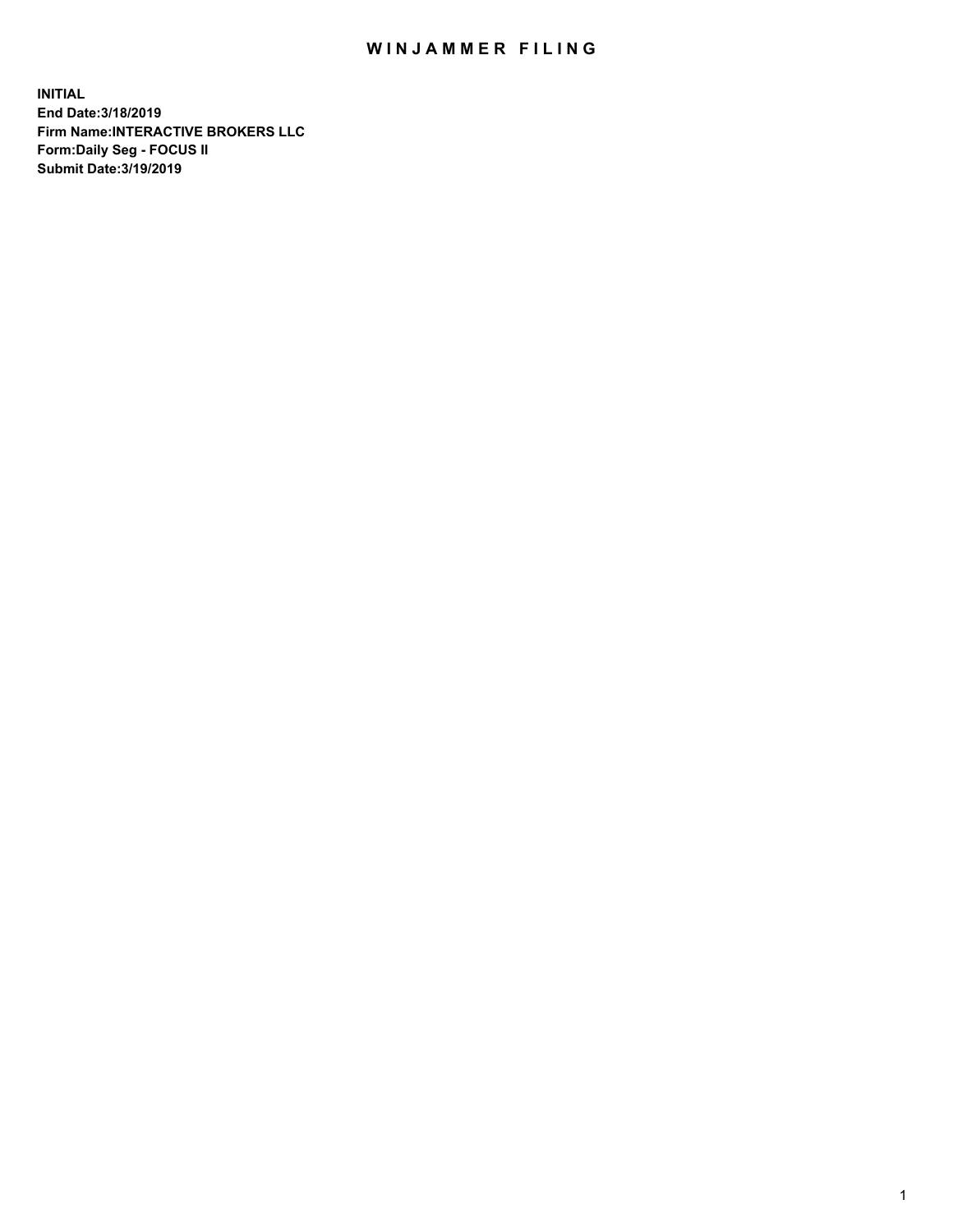**INITIAL End Date:3/18/2019 Firm Name:INTERACTIVE BROKERS LLC Form:Daily Seg - FOCUS II Submit Date:3/19/2019 Daily Segregation - Cover Page**

| Name of Company                                                                                                                                                                                                                                                                                                                | <b>INTERACTIVE BROKERS LLC</b>                                                                  |
|--------------------------------------------------------------------------------------------------------------------------------------------------------------------------------------------------------------------------------------------------------------------------------------------------------------------------------|-------------------------------------------------------------------------------------------------|
| <b>Contact Name</b>                                                                                                                                                                                                                                                                                                            | James Menicucci                                                                                 |
| <b>Contact Phone Number</b>                                                                                                                                                                                                                                                                                                    | 203-618-8085                                                                                    |
| <b>Contact Email Address</b>                                                                                                                                                                                                                                                                                                   | jmenicucci@interactivebrokers.c<br>om                                                           |
| FCM's Customer Segregated Funds Residual Interest Target (choose one):<br>a. Minimum dollar amount: ; or<br>b. Minimum percentage of customer segregated funds required:% ; or<br>c. Dollar amount range between: and; or<br>d. Percentage range of customer segregated funds required between:% and%.                         | $\overline{\mathbf{0}}$<br>$\overline{\mathbf{0}}$<br>155,000,000 245,000,000<br>0 <sub>0</sub> |
| FCM's Customer Secured Amount Funds Residual Interest Target (choose one):<br>a. Minimum dollar amount: ; or<br>b. Minimum percentage of customer secured funds required:% ; or<br>c. Dollar amount range between: and; or<br>d. Percentage range of customer secured funds required between:% and%.                           | $\overline{\mathbf{0}}$<br>0<br>80,000,000 120,000,000<br>0 <sub>0</sub>                        |
| FCM's Cleared Swaps Customer Collateral Residual Interest Target (choose one):<br>a. Minimum dollar amount: ; or<br>b. Minimum percentage of cleared swaps customer collateral required:% ; or<br>c. Dollar amount range between: and; or<br>d. Percentage range of cleared swaps customer collateral required between:% and%. | $\overline{\mathbf{0}}$<br><u>0</u><br>$\underline{0}$ $\underline{0}$<br>00                    |

Attach supporting documents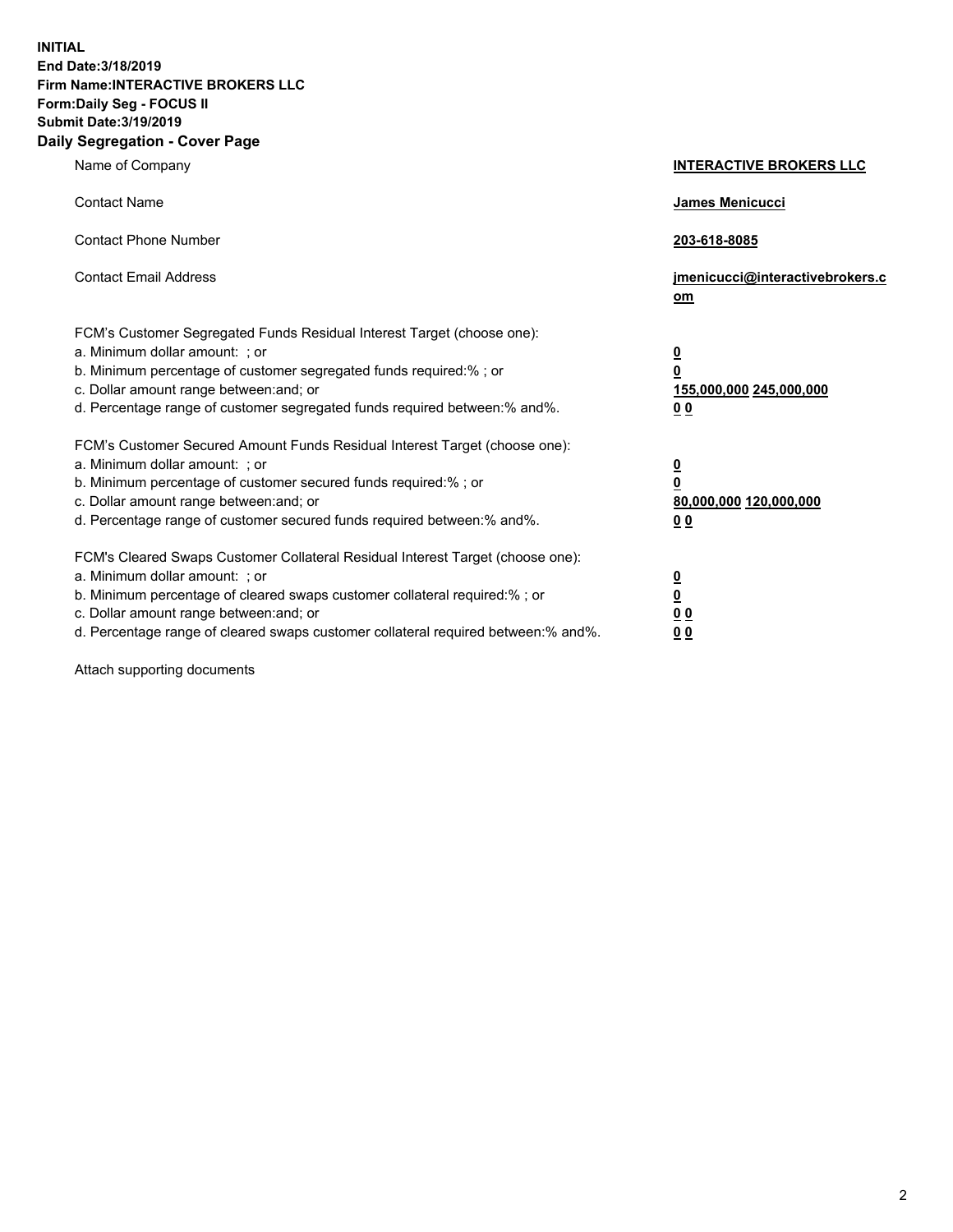## **INITIAL End Date:3/18/2019 Firm Name:INTERACTIVE BROKERS LLC Form:Daily Seg - FOCUS II Submit Date:3/19/2019 Daily Segregation - Secured Amounts**

|                | Dany Segregation - Secured Announts                                                                        |                                                |
|----------------|------------------------------------------------------------------------------------------------------------|------------------------------------------------|
|                | Foreign Futures and Foreign Options Secured Amounts                                                        |                                                |
|                | Amount required to be set aside pursuant to law, rule or regulation of a foreign                           | $0$ [7305]                                     |
|                | government or a rule of a self-regulatory organization authorized thereunder                               |                                                |
| $\mathbf{1}$ . | Net ledger balance - Foreign Futures and Foreign Option Trading - All Customers                            |                                                |
|                | A. Cash                                                                                                    | 453,756,843 [7315]                             |
|                | B. Securities (at market)                                                                                  | $0$ [7317]                                     |
| 2.             | Net unrealized profit (loss) in open futures contracts traded on a foreign board of trade                  | 2,882,933 [7325]                               |
| 3.             | Exchange traded options                                                                                    |                                                |
|                | a. Market value of open option contracts purchased on a foreign board of trade                             | <b>84,908</b> [7335]                           |
|                | b. Market value of open contracts granted (sold) on a foreign board of trade                               | $-16,037$ [7337]                               |
| 4.             | Net equity (deficit) (add lines 1. 2. and 3.)                                                              | 456,708,647 [7345]                             |
| 5.             | Account liquidating to a deficit and account with a debit balances - gross amount                          | 4,856 [7351]                                   |
|                | Less: amount offset by customer owned securities                                                           | 0 [7352] 4,856 [7354]                          |
| 6.             | Amount required to be set aside as the secured amount - Net Liquidating Equity                             | 456,713,503 [7355]                             |
| 7.             | Method (add lines 4 and 5)                                                                                 |                                                |
|                | Greater of amount required to be set aside pursuant to foreign jurisdiction (above) or line<br>6.          | 456,713,503 [7360]                             |
|                | FUNDS DEPOSITED IN SEPARATE REGULATION 30.7 ACCOUNTS                                                       |                                                |
| 1.             | Cash in banks                                                                                              |                                                |
|                | A. Banks located in the United States                                                                      | 76,126,553 [7500]                              |
|                | B. Other banks qualified under Regulation 30.7                                                             | 0 [7520] 76,126,553 [7530]                     |
| 2.             | <b>Securities</b>                                                                                          |                                                |
|                | A. In safekeeping with banks located in the United States                                                  | 411,963,150 [7540]                             |
|                | B. In safekeeping with other banks qualified under Regulation 30.7                                         | 0 [7560] 411,963,150 [7570]                    |
| 3.             | Equities with registered futures commission merchants                                                      |                                                |
|                | A. Cash                                                                                                    | $0$ [7580]                                     |
|                | <b>B.</b> Securities                                                                                       | $0$ [7590]                                     |
|                | C. Unrealized gain (loss) on open futures contracts                                                        | $0$ [7600]                                     |
|                | D. Value of long option contracts                                                                          | $0$ [7610]                                     |
|                | E. Value of short option contracts                                                                         | 0 [7615] 0 [7620]                              |
| 4.             | Amounts held by clearing organizations of foreign boards of trade                                          |                                                |
|                | A. Cash                                                                                                    | $0$ [7640]                                     |
|                | <b>B.</b> Securities                                                                                       | $0$ [7650]                                     |
|                | C. Amount due to (from) clearing organization - daily variation                                            | $0$ [7660]                                     |
|                | D. Value of long option contracts                                                                          | $0$ [7670]                                     |
|                | E. Value of short option contracts                                                                         | 0 [7675] 0 [7680]                              |
| 5.             | Amounts held by members of foreign boards of trade                                                         |                                                |
|                | A. Cash                                                                                                    | 80,139,066 [7700]                              |
|                | <b>B.</b> Securities                                                                                       | $0$ [7710]                                     |
|                | C. Unrealized gain (loss) on open futures contracts                                                        | 9,643,318 [7720]                               |
|                | D. Value of long option contracts                                                                          | 84,908 [7730]                                  |
|                | E. Value of short option contracts                                                                         | <u>-16,037</u> [7735] <u>89,851,255</u> [7740] |
| 6.             | Amounts with other depositories designated by a foreign board of trade                                     | 0 [7760]                                       |
| 7.             | Segregated funds on hand                                                                                   | $0$ [7765]                                     |
| 8.             | Total funds in separate section 30.7 accounts                                                              | 577,940,958 [7770]                             |
| 9.             | Excess (deficiency) Set Aside for Secured Amount (subtract line 7 Secured Statement<br>Page 1 from Line 8) | 121,227,455 [7380]                             |
| 10.            | Management Target Amount for Excess funds in separate section 30.7 accounts                                | 80,000,000 [7780]                              |
| 11.            | Excess (deficiency) funds in separate 30.7 accounts over (under) Management Target                         | 41,227,455 [7785]                              |
|                |                                                                                                            |                                                |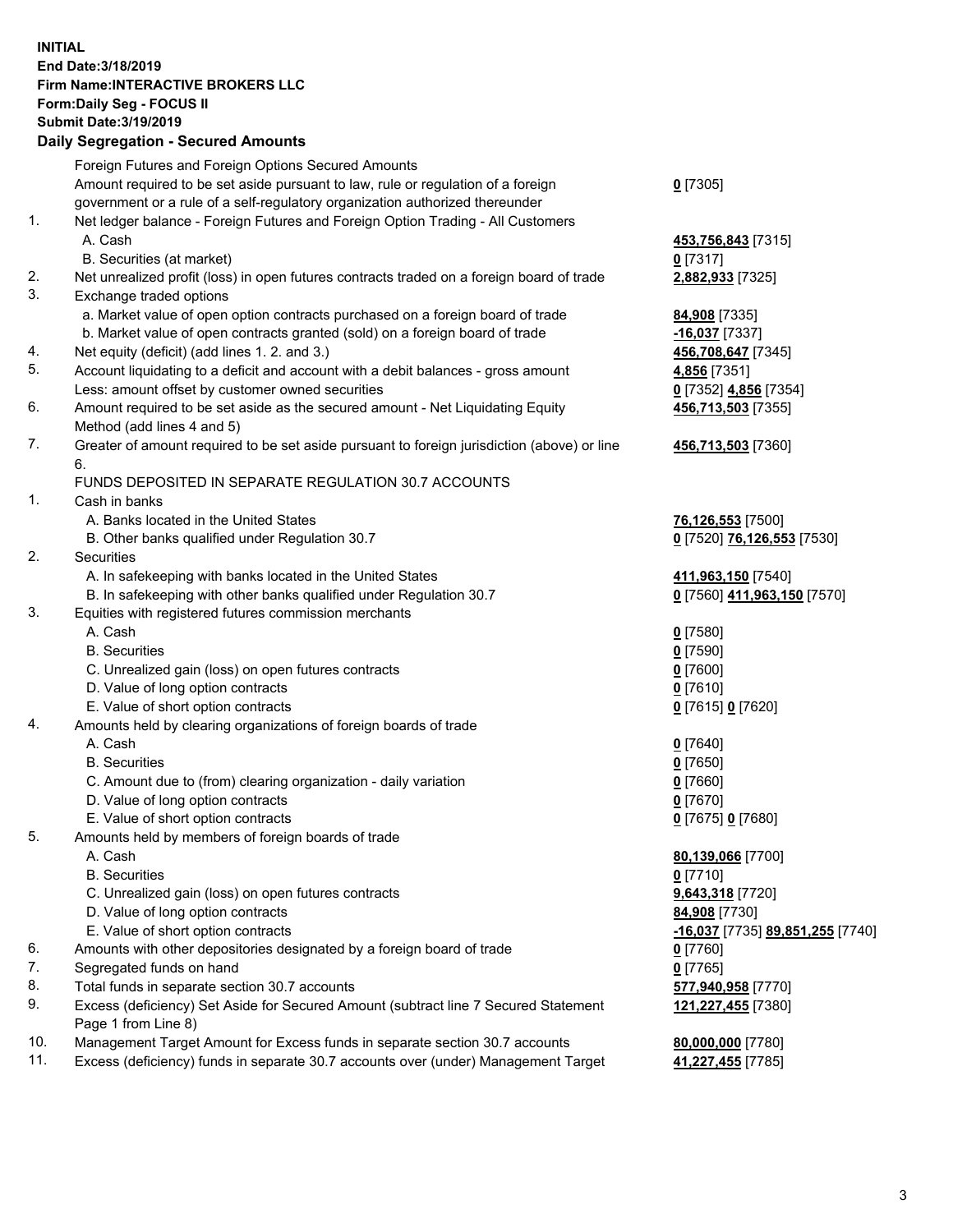**INITIAL End Date:3/18/2019 Firm Name:INTERACTIVE BROKERS LLC Form:Daily Seg - FOCUS II Submit Date:3/19/2019 Daily Segregation - Segregation Statement** SEGREGATION REQUIREMENTS(Section 4d(2) of the CEAct) 1. Net ledger balance A. Cash **3,726,947,064** [7010] B. Securities (at market) **0** [7020] 2. Net unrealized profit (loss) in open futures contracts traded on a contract market **8,161,612** [7030] 3. Exchange traded options A. Add market value of open option contracts purchased on a contract market **120,864,982** [7032] B. Deduct market value of open option contracts granted (sold) on a contract market **-165,415,805** [7033] 4. Net equity (deficit) (add lines 1, 2 and 3) **3,690,557,853** [7040] 5. Accounts liquidating to a deficit and accounts with debit balances - gross amount **1,217,496** [7045] Less: amount offset by customer securities **0** [7047] **1,217,496** [7050] 6. Amount required to be segregated (add lines 4 and 5) **3,691,775,349** [7060] FUNDS IN SEGREGATED ACCOUNTS 7. Deposited in segregated funds bank accounts A. Cash **498,720,265** [7070] B. Securities representing investments of customers' funds (at market) **2,258,524,175** [7080] C. Securities held for particular customers or option customers in lieu of cash (at market) **0** [7090] 8. Margins on deposit with derivatives clearing organizations of contract markets A. Cash **4,746,607** [7100] B. Securities representing investments of customers' funds (at market) **1,201,651,972** [7110] C. Securities held for particular customers or option customers in lieu of cash (at market) **0** [7120] 9. Net settlement from (to) derivatives clearing organizations of contract markets **-8,218,781** [7130] 10. Exchange traded options A. Value of open long option contracts **121,107,709** [7132] B. Value of open short option contracts **-165,680,771** [7133] 11. Net equities with other FCMs A. Net liquidating equity **0** [7140] B. Securities representing investments of customers' funds (at market) **0** [7160] C. Securities held for particular customers or option customers in lieu of cash (at market) **0** [7170] 12. Segregated funds on hand **0** [7150] 13. Total amount in segregation (add lines 7 through 12) **3,910,851,176** [7180] 14. Excess (deficiency) funds in segregation (subtract line 6 from line 13) **219,075,827** [7190] 15. Management Target Amount for Excess funds in segregation **155,000,000** [7194]

16. Excess (deficiency) funds in segregation over (under) Management Target Amount Excess

**64,075,827** [7198]